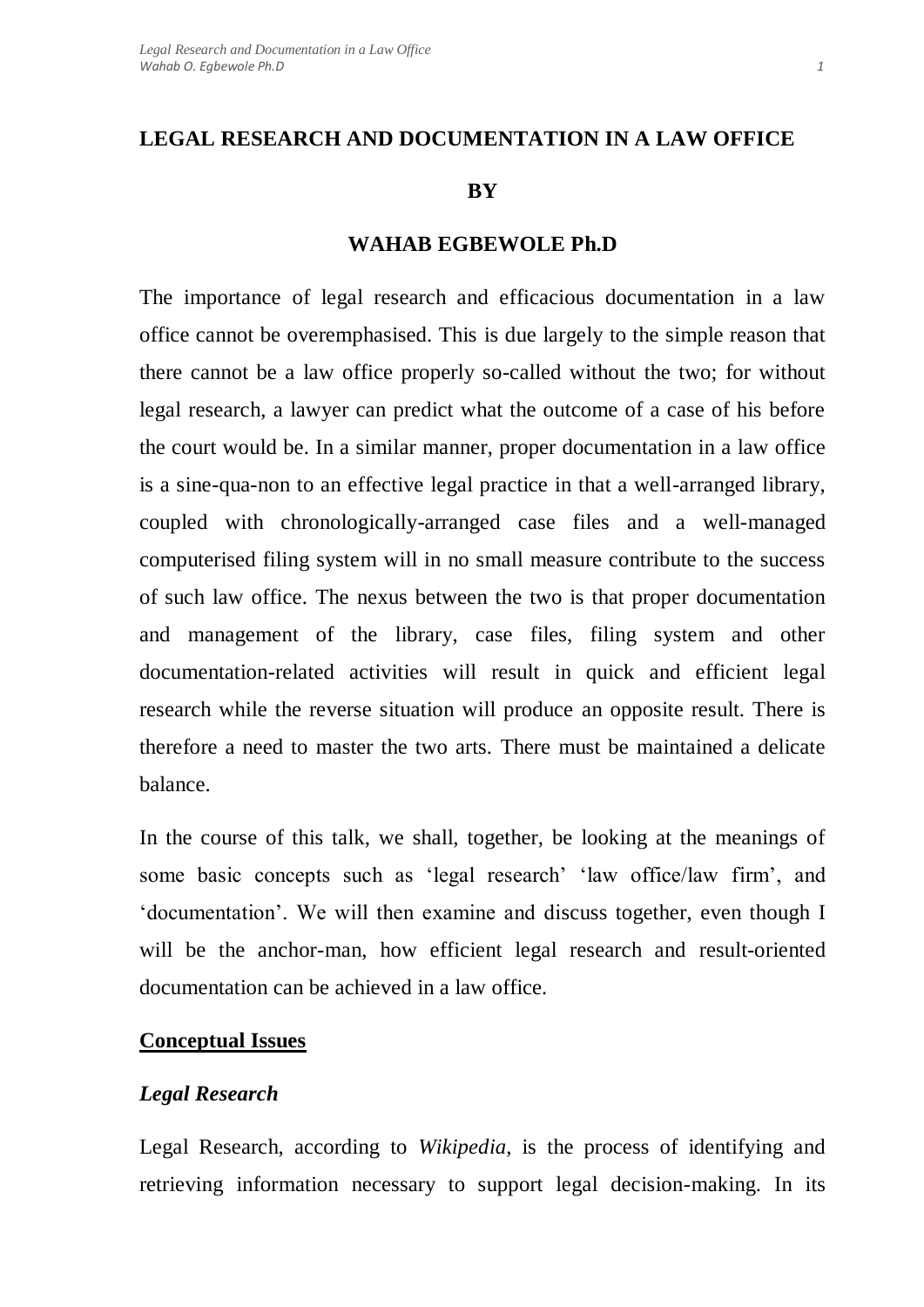broadest sense, legal research includes each step of a course of action that begins with an analysis of the facts of a problem and concludes with the application and communication of the results of the investigation.

It encapsulates the whole process of going to court with respect to a given case, starting from when a lawyer is briefed by his client; through when the cause of action is identified; to the preparation of your client's case; up to when judgment is finally given in the case.

# *Law Office/Law Firm*

 $\overline{\phantom{a}}$ 

A law office/firm is a business entity formed by one or more lawyers to engage in the practice of law. The primary service provided by a law office/firm is to advise clients (individuals or corporations) about their legal rights and responsibilities, and to represent their clients in civil or criminal cases, business transactions, and other matters in which legal advice and other assistance are sought.

While smaller law firms/offices tend to focus on particular specialties of the law (e.g. patent law, labour law, tax law, criminal defence, personal injury, etc.); larger ones are usually composed of several specialized practice groups, allowing the firm to diversify their client base and market, and to offer a variety of services to their clients.<sup>1</sup>

In terms of organisation, law offices are organised in a variety of ways, depending majorly on the jurisdiction in which the firm carries out its practices. The common arrangements, as we all know, include the sole proprietorship (with its attendant consequences), general partnership (which allows spread of risks), professional corporations (quite uncommon in Nigeria but in much use in countries like the US and the UK), Limited Liability

<sup>&</sup>lt;sup>1</sup> Wahab Egbewole in Effective Management of a Law Firm as Business delivered at the Yusuf Ali & Co; 2010 Meeting in Ghalib House Ilorin argued that law office is a business and must be so managed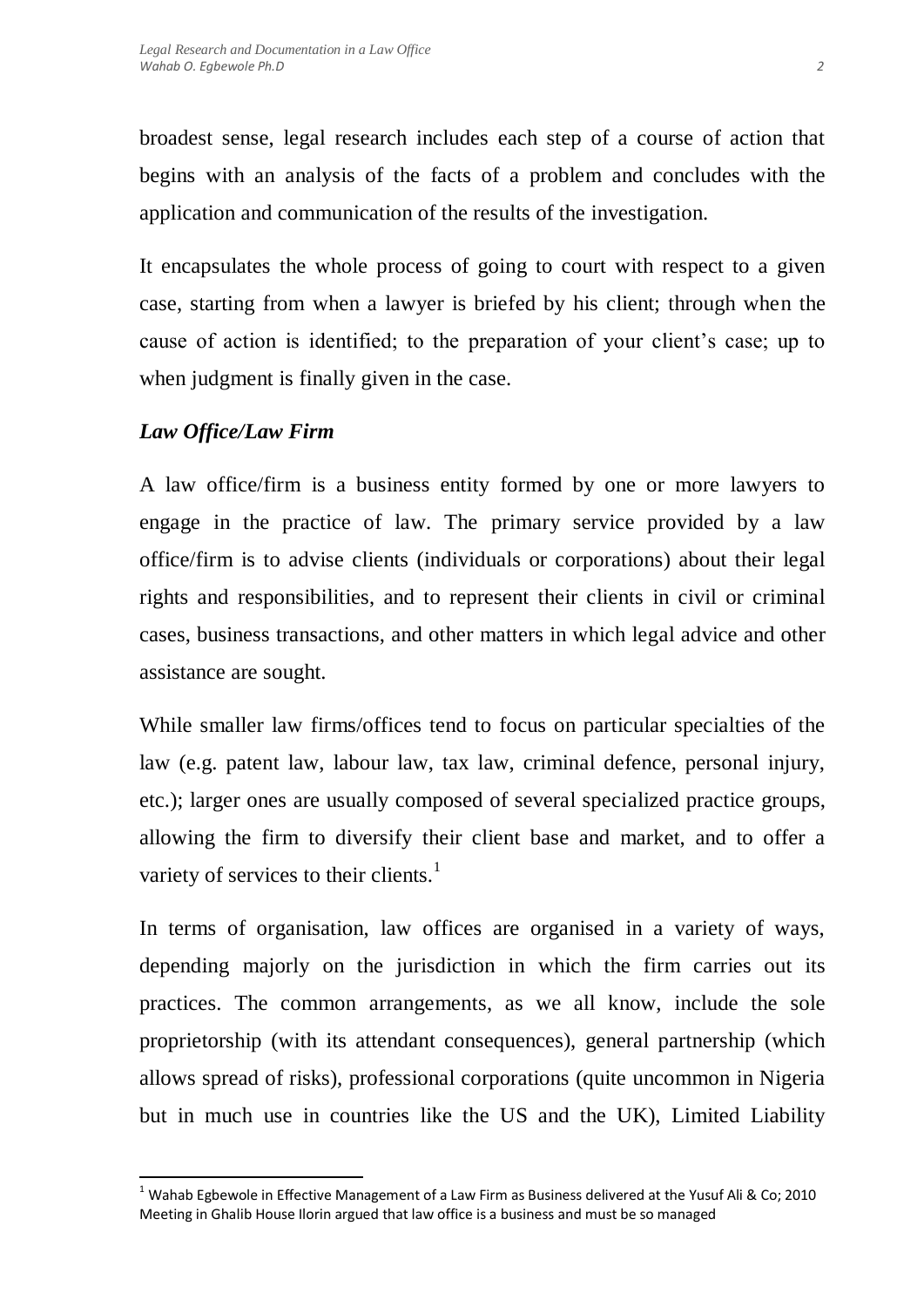Company (also in less use in Nigeria), and limited liability partnership (LLP) (a new trend that is being embraced by Nigerian legal practitioners).

Suffice to say that the advantages of economies of scale associated with partnership law firms are yet to be put into proper use in Nigeria as a lot of legal practitioners prefer to set up a sole proprietorship rather than forming a partnership with other colleagues. The major concern here is the issue of sharing profits among the different partners. It is seriously suggested that these advantages should be put into consideration by lawyers whenever they want to decide whether to go into a partnership or not.

# *Documentation*

Documentation refers to the collation, synopsizing, and coding of printed materials for future reference. With regards to law office, documentation extends to include the way and manner of arranging the firm's library, the manner of managing the firm's case files, the filing system generally, the use of computer to file documents as alternative and back up to hard copy, the maintenance of e-library, the creation of firm's website, among several others.

## **Essential Tips for Ensuring Effective Legal Research in a Law Firm**

Since it is impossible for any lawyer to know every law and court cases off hand, conducting [legal](http://www.ehow.com/legal/) research is important. It can provide relevant information to help in taking a certain position or making judicial decision. A lawyer, judge, attorney and even law student must know how to conduct effective legal research for him to succeed in whatever legal quest he has embarked upon.

An efficient and successful legal research usually involves the use of one or all of the following three stages: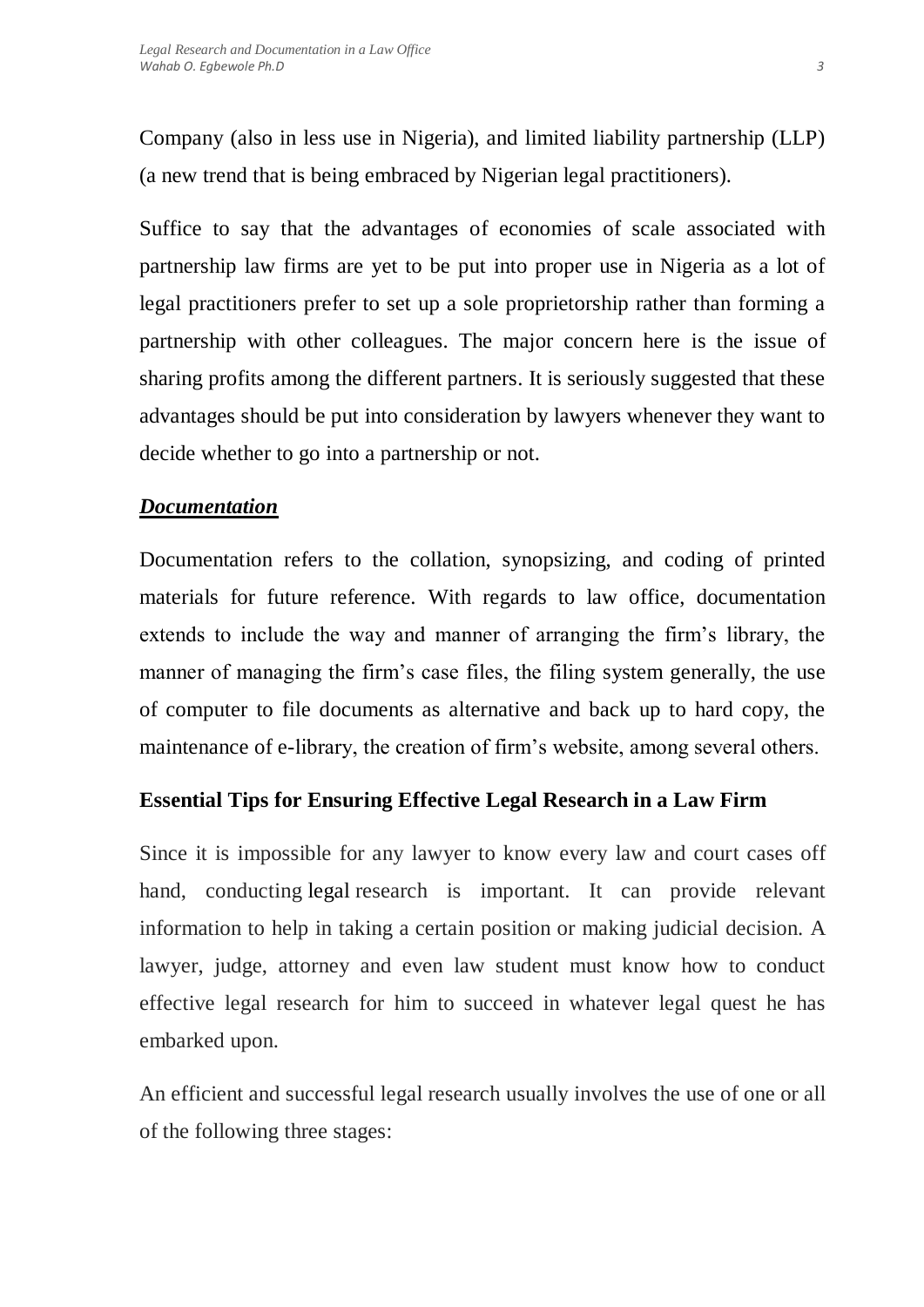- Finding primary source of law or finding primary authority e.g. cases, statutes, regulations etc;
- Searching secondary authorities such as law reviews, legal dictionaries, legal treatises and legal encyclopaedia for background information about a legal topic (this will be of more use especially where the researcher is not too familiar with the area of law in question);
- Searching non-legal sources for investigative or supporting information.

## a) *Relying on Primary Sources of Law*

Upon the presentation of a case before a law office, the first step to take is to identify the legal issues involved. This should be accurately analysed to ensure that all the legal questions and issues are brought out. In doing this, it is very essential to bear in mind that nearly all legal principles are unlikely to be absolute and almost invariably there will be qualifications or exceptions which, depending upon the relevant context will require careful consideration as to whether any such exceptions or modifications are applicable to the present case at hand.

Having identified the legal issues/questions involved, the next point of call is to thrash out the issue of jurisdiction. A lawyer should ask himself: which court has jurisdiction on this cause of action? Or, if on the defence side, can I seek a dismissal or striking out order based on the fact that the case has been instituted in a wrong jurisdiction or that the court is not properly constituted, etc? The reason for this is obvious, as we all know how pivotal the issue of jurisdiction is.<sup>2</sup>

After settling the issue of jurisdiction, it is expected that the lawyer will then consider the applicable laws and cases (precedents) to the case at hand. The starting point should be the primary sources. Primary sources,

 $\overline{a}$ 

 $^{\text{2}}$  See generally Madukolu V Nkedilim (1962) 2 SCNLR 341; Nkpornwi V Ejire (2009) 9 NWLR (Pt.1145) 131.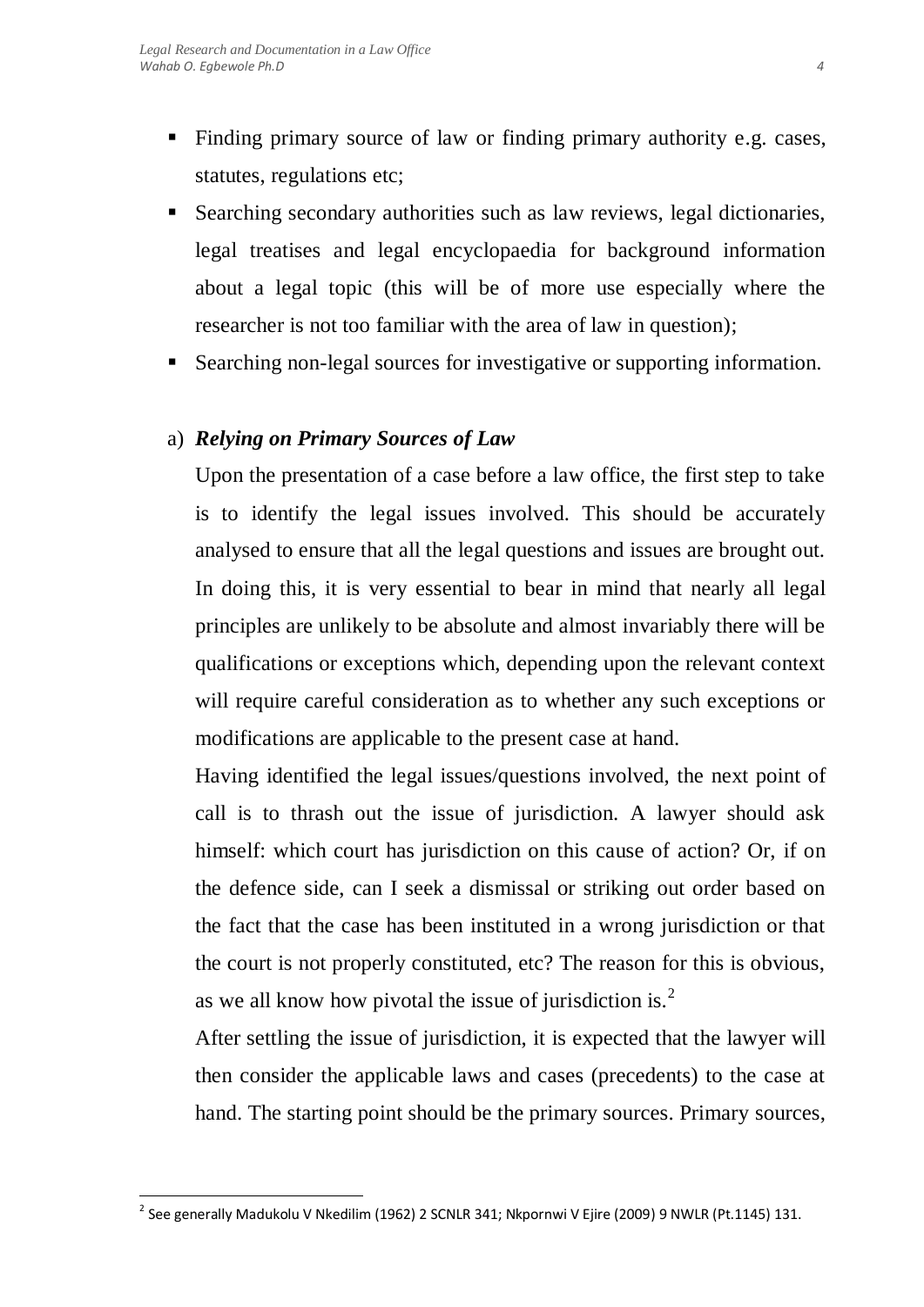With regards to applicable statutes/laws, a legal research strictly socalled should be able to pay attention to the language of the statutes. Note should be taken of where such language is absolute, and where it is permissive or, better put, where it is qualified. In other words, a lawyer must be mindful of cross-references which are often used to qualify rights and duties created under the statutes and should be industrious enough to look them up so as to make an informed decision on the components of the suit in question. He must be able to track down all of these references--and any references they make--so that he can have a complete idea of what the first law says. There may be definitions or processes that must be met before the elements of the law in question can be proven. Depending on the case and charges in question, this can be a fairly complex process. Knowing the legislative history of the statutes to be relied upon will also help a lot.

If the case has to do, for instance with breach of fundamental rights guaranteed by the Constitution, it is expected that the lawyer will arm himself with the provisions of Chapter Four, and pay particular attention to the fact that the rights guaranteed and protected under that Chapter can be derogated from.<sup>3</sup>

The starting point in such a case should be the Constitution as a primary source because of the weight it carries as the *grund norm* in Nigeria. 4 Case laws on enforcement of fundamental rights, another primary source, can then be researched and relied upon. It will be somehow awkward for a lawyer to argue on a cause of action on enforcement of fundamental rights, placing heavy reliance on writings of

 $\overline{a}$ 

 $3$  It is also important in considering such a case to check properly in order to discover that your opponent will not raise the issues identified in Chapter Two of the Constitution which are ordinarily not justiciable.

<sup>4</sup> It is appreciated that the issue of *grund norm* is no longer debatable in Nigeria since democratization in 1999. The only reservation is whether the present Constitution (as amended) can qualify as one.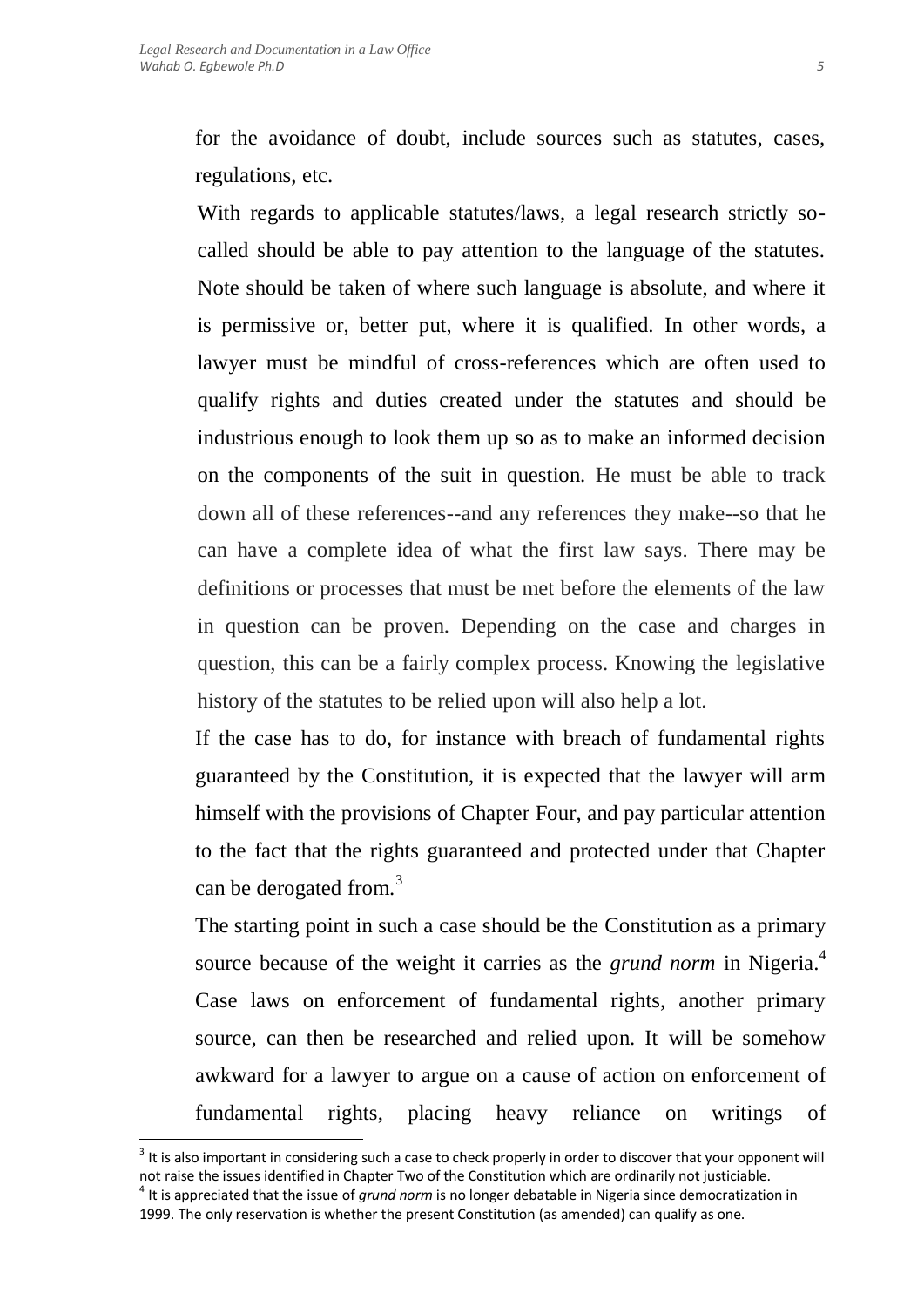authors/scholars in textbooks and other journal articles, while leaving out statutes, rules of courts and case laws. Hence, the need for a lawyer to know when he is expected to rely on primary sources for the purposes of his research works and when he can conveniently rely on secondary sources.

It is of equal pertinence that a lawyer acquaints himself with the workings of the hierarchy of the Nigerian courts. This is of paramount importance because it will affect his legal research one way or the other. By the way and manner the rule of precedent operates, a lawyer must know that the decision of the Supreme Court is binding on all the courts below it; while that of the Court of Appeal will equally bind other courts below that hierarchy, and so on and so forth. It will therefore be suicidal, amateurish and unpardonable for a lawyer in his legal research to be placing heavy reliance on persuasive authorities while he leaves out the binding ones. $5$ 

Even on binding authorities, a lawyer must bring his assiduousness to the fore by properly and deeply researching binding authorities. It is safer to rely on recent binding decisions of the court before which you are appearing than to rely on old decisions of that court. Doing the latter will be foolhardy as that court may have overruled itself or that authority may no longer represent the position of the law. In this regard, a lawyer must be very fastidious to ensure that the case he is relying on is on all fours with the one he has brought before the court, or where it is not on all fours, that he can distinguish the latter from the former.

Lastly, it is very essential that a lawyer makes the rules of the various courts his closest companion. This really helps to win cases at times despite the fact that the courts have severally held that technicality should no longer hold uncontrollable sway over the doing of justice. A

 $\overline{a}$ 

<sup>&</sup>lt;sup>5</sup> See Diamond Bank Ltd V Partnership Investment Co. Ltd (2009) 12 SC (Pt2) 159 @ 178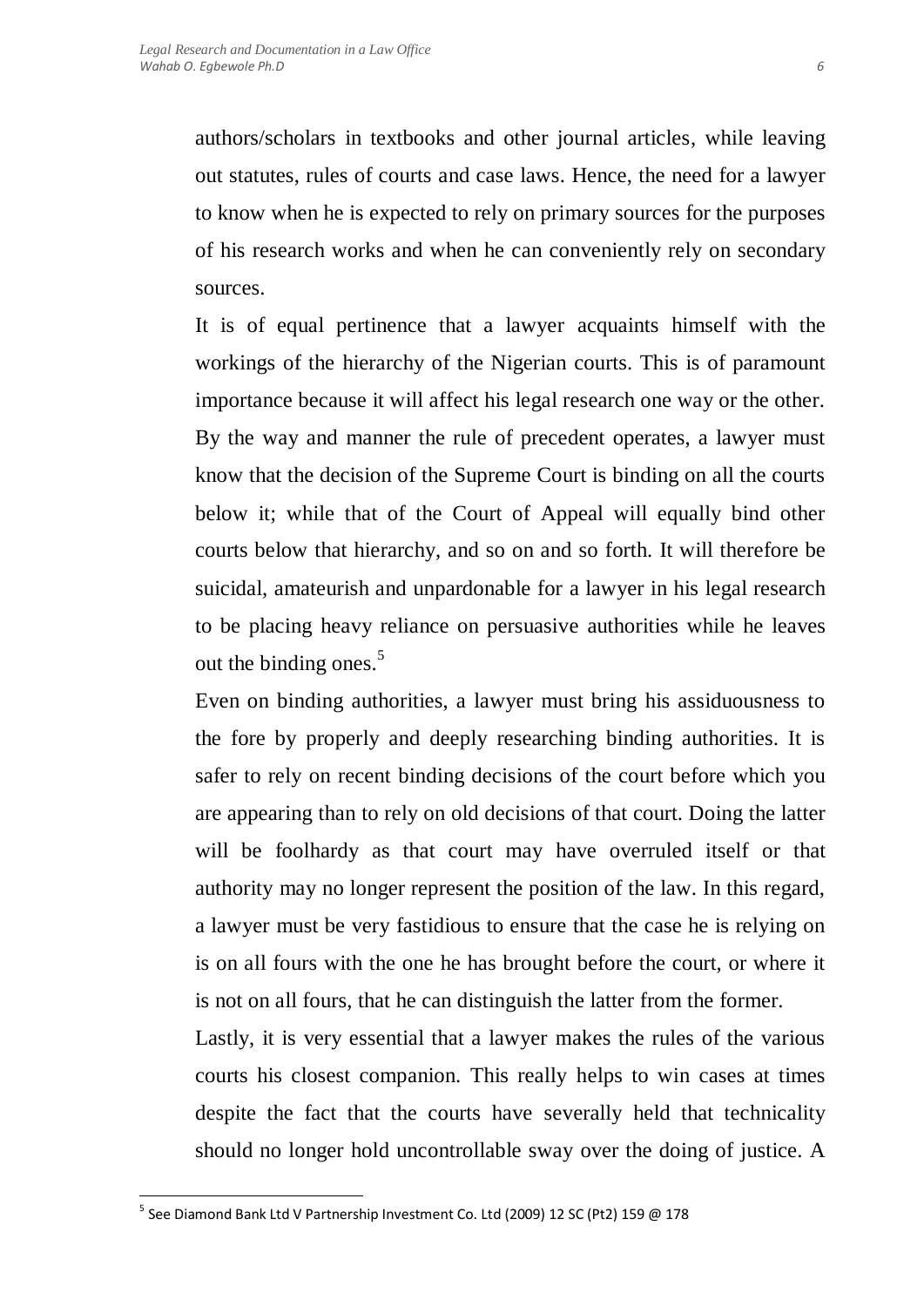sagacious mastery of the rules of court can frustrate the other party as it may be relied upon to ask for a strike-out order or even a dismissal because it is settled that the court is a court which cherish and jealously guide and enforce its procedure.

### *b) Relying on Secondary Sources*

Secondary sources such as law reviews, legal dictionaries, legal treatises and legal encyclopaedia for background information about a legal topic can also be relied upon in the quest for an error-free and excellent legal research. These sources become handy especially when the matter presented before a lawyer is technical in nature. A perfect example in this regard will be a case dealing with exploration of oil and gas in Nigeria or patent or copyrights or other technical areas. In as much as there are legislations (primary source) on these questions, a lawyer will be doing himself a great deal of good to take his time to consult secondary sources on these various topics. He can equally consult, as a point of start, legal dictionaries to get the meanings of certain technical terms. Textbooks on Oil and Gas Law, Patent and Copyrights Laws among others will help a lawyer in the excellent preparation of his case before going to court.

Even in respect of non-technical legal subjects, the legal research of a lawyer will be boosted if he sets aside time for researching the secondary sources as this will give him better understanding of the cause of action and enhance his flow of thought in his pleadings and arguments before the court.

Even though they are of persuasive nature, journal articles of scholars on various legal topics may be consulted in the process of preparing pleadings and other legal documents as the courts are at times swayed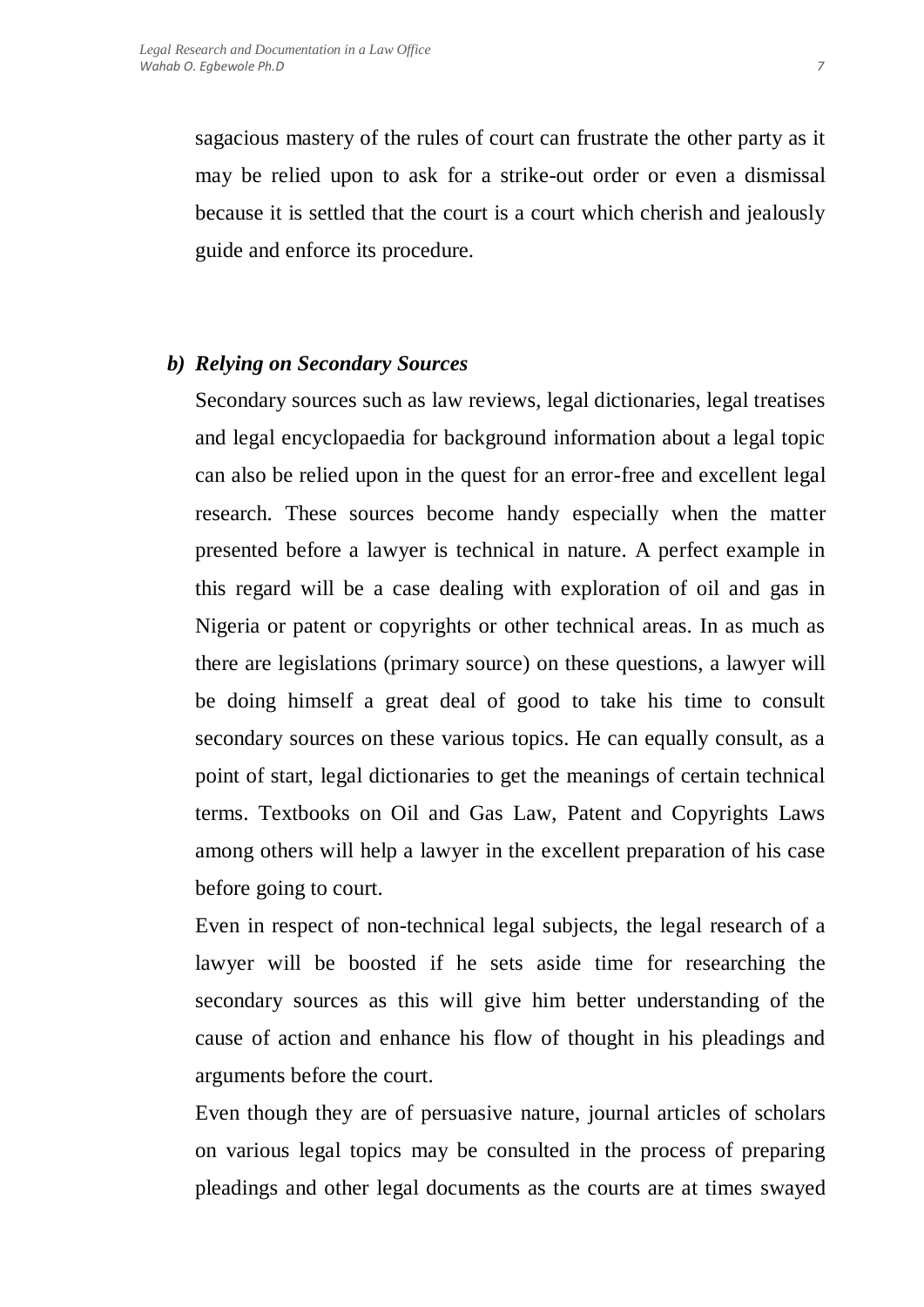by the opinions of jurists therein contained. For instance, the courts, including the Supreme Court, have been found to rely on textbooks or journal articles of the likes of Prof Itse Sagay, Prof (Emeritus) Ijalaye, Akinola Aguda, Winfield and Jolowitz on Torts, Dias on Jurisprudence, just to mention a few.

Before reliance can be successfully placed on secondary sources, the lawyer in the picture must be very acquainted with where and how to source for documents. In this regard, he can make use of his library or other bigger libraries around his office. Of particular use to him in researching secondary sources is the internet. With the advent of the internet, and the advancement in technological development, there has come to be a colossal change in the way research works generally and legal researches in particular, are being carried out.

The World Wide Web (also known as the internet) has introduced a new dimension to legal research. Unlike before when researchers buried their heads in the labyrinth of ragged books and had to go from one library to another in search of hardcopy materials, the internet now makes researching so easy as a voluminous research work can be carried out without leaving the cosiness of one's room. Free materials can be accessed through the various search engines on the internet such as Google, Mamma, Ask, Askjeeve, Lycos, among several others. In a similar manner, materials to which researchers are expected to subscribe before access are also available. Such websites like the Hein online, Westlaw, LexisNexis, etc, provide access to millions of searchable research materials at infinitesimal subscription costs.

A lawyer is expected to take advantage of this technological innovation to further buttress his legal research skills and the acceptability of same before the court. The refrain now is that we live in a global village and there is nothing new in the world. What you are having challenges with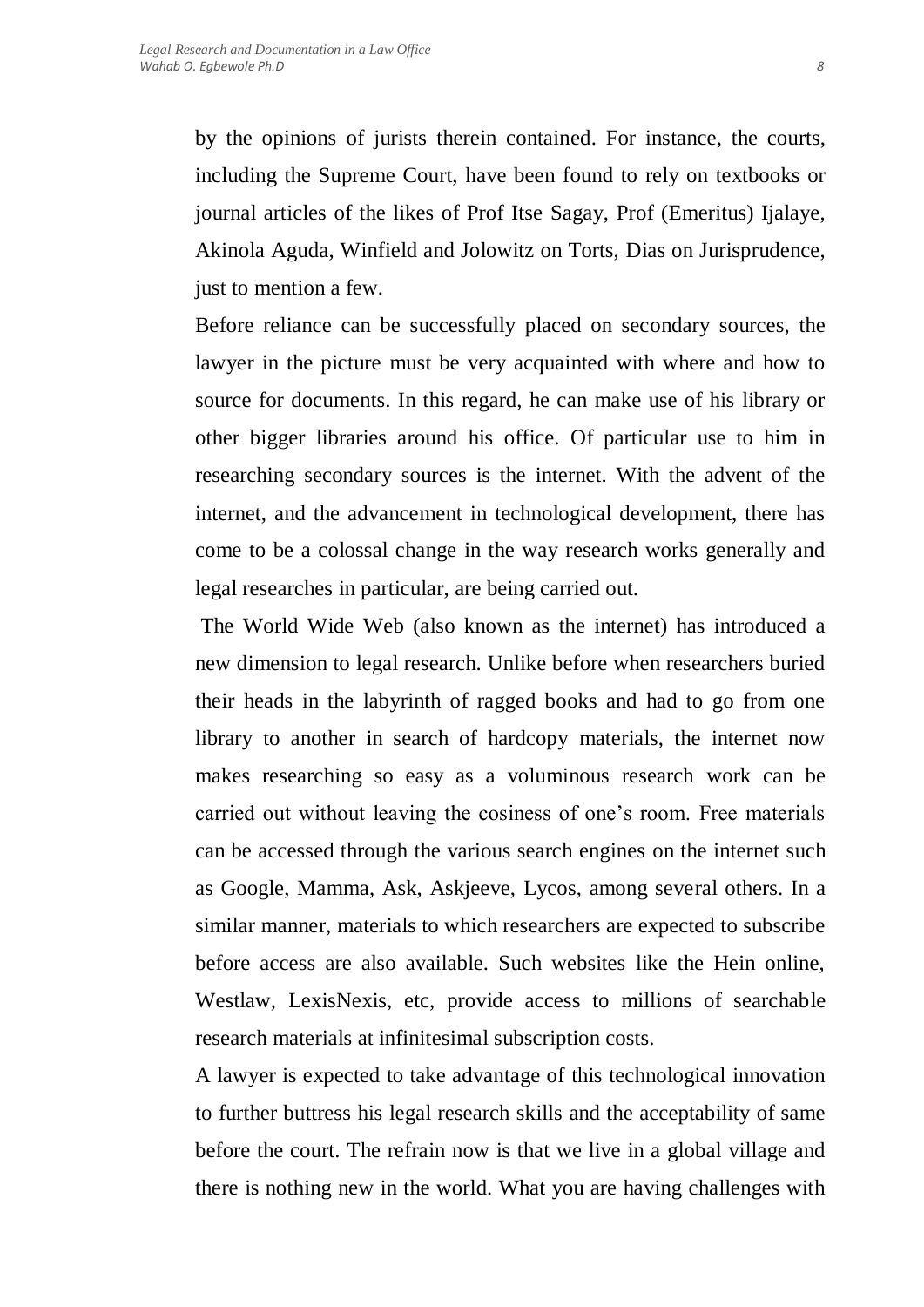in the corner of your office is likely to have been resolved a long time ago in other climes.

The most important thing about this source is that it provides background information on the cause of action before the court, and makes researching the primary sources easier than it would ordinarily have been.

### *c) Relying on Non-legal Sources*

There are times when a lawyer will have to rely on non-legal sources to ensure the success of his case before the court. This is often the case where fields in which the lawyer is not an expert are involved in his case. For instance, where a case deals with Medical negligence, a lawyer may need to consult non-legal materials such as Medical periodicals, journals, textbooks, and other materials, so as to dig out information on the liability of a Medical Doctor in such a situation. The importance of such consultation is that it will arm the lawyer with the minimum information needed to prepare his pleadings and brief of argument, and more importantly, since it is expected of lawyers to cross-examine a Medical Expert (just like any other expert) and make him say 'I don't know' in his own field, to effectively cross-examine such expert when called as a witness, you must have a smattering knowledge of that field.

Newspaper articles coupled with non-legal internet materials are all of monumental use to a lawyer when researching for his case(s) which is/are technical in nature.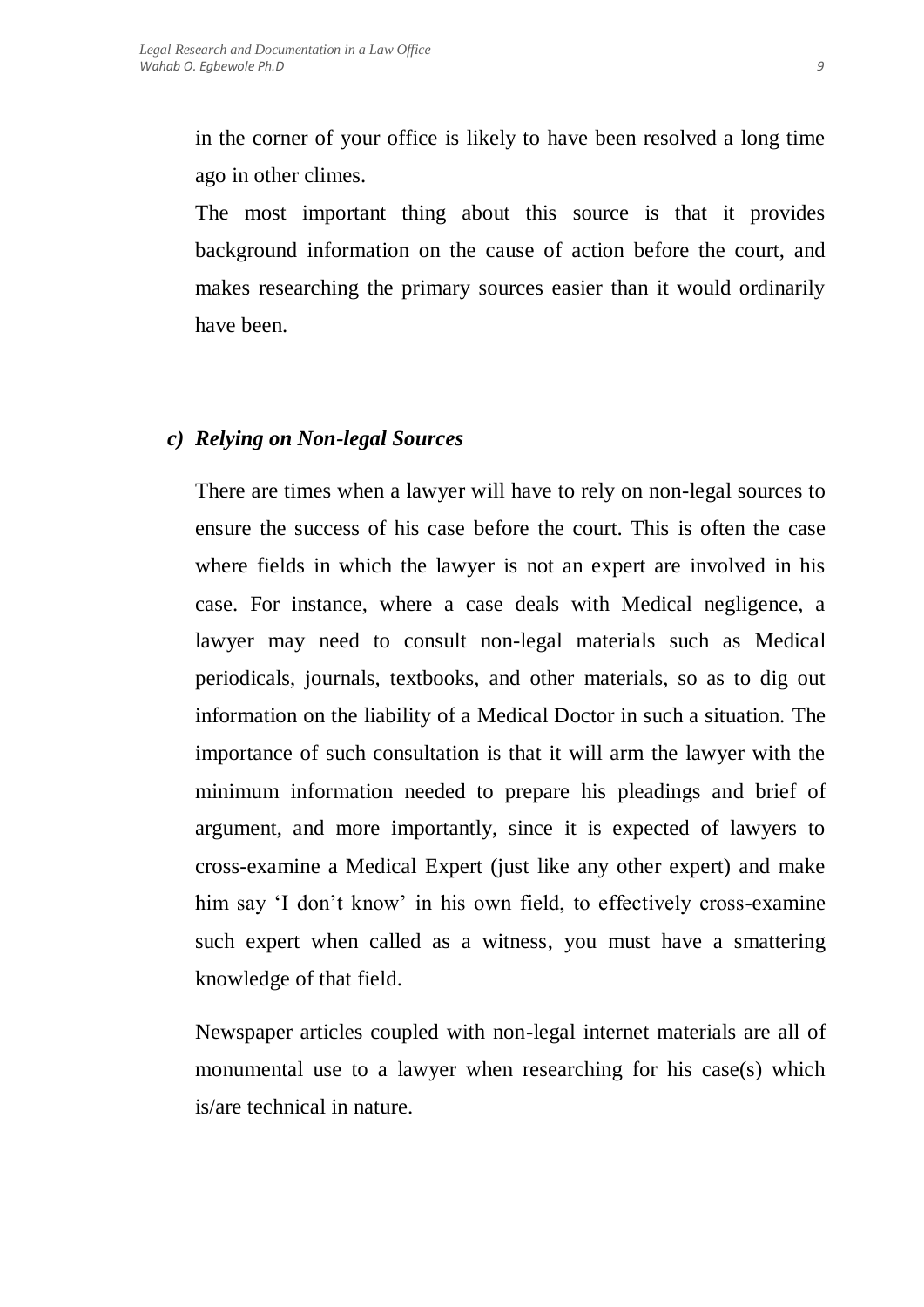## *General Comments*

Throughout the research work, it is advisable for a lawyer to keep a research log so that he can cross-check that he is on track and where he is not, so that he can retrace his step. He is also expected to prune the scope of the work by making sure it only contains what is necessary for the sake of the work. What is necessary depends again on the task to be achieved: be it drafting or settling pleadings, considering the evidence that may be required, advising on a particular controversy, preparing submissions on an interlocutory application, preparing the final address (at the time of preparing the opening), preparing argument on appeal or application for special leave, or substantive submissions in the High Court or other courts. It is habitual for some lawyers to embark on needless and fruitless voyage all in the name of writing a brief. In election petition, there are lawyers who write so many pages of unconvincing and ego-boosting addresses/brief of argument, thereby slowing down the work of the Tribunal. Sixty per cent of such write up are repetitions and outright irrelevances. Little wonder the new Practice Direction for the 2011 Election Petition restricts such brief to maximum of 40 pages. It is therefore important that we prune the scope of our legal research so that at the end of it all we will only produce what is necessary and not what is superfluous.

It is equally pertinent that we set research time limit for our works. But no matter how short the time may be, leave time to look for the potentially applicable statutory provisions, the relevant procedural rule requirements and the leading authorities on the point(s) in issue. To be able to do this, it might be necessary to burn the candles, even though there is a need to be mindful of the likely effect of working late nights on your appearance and concentration in court the next day.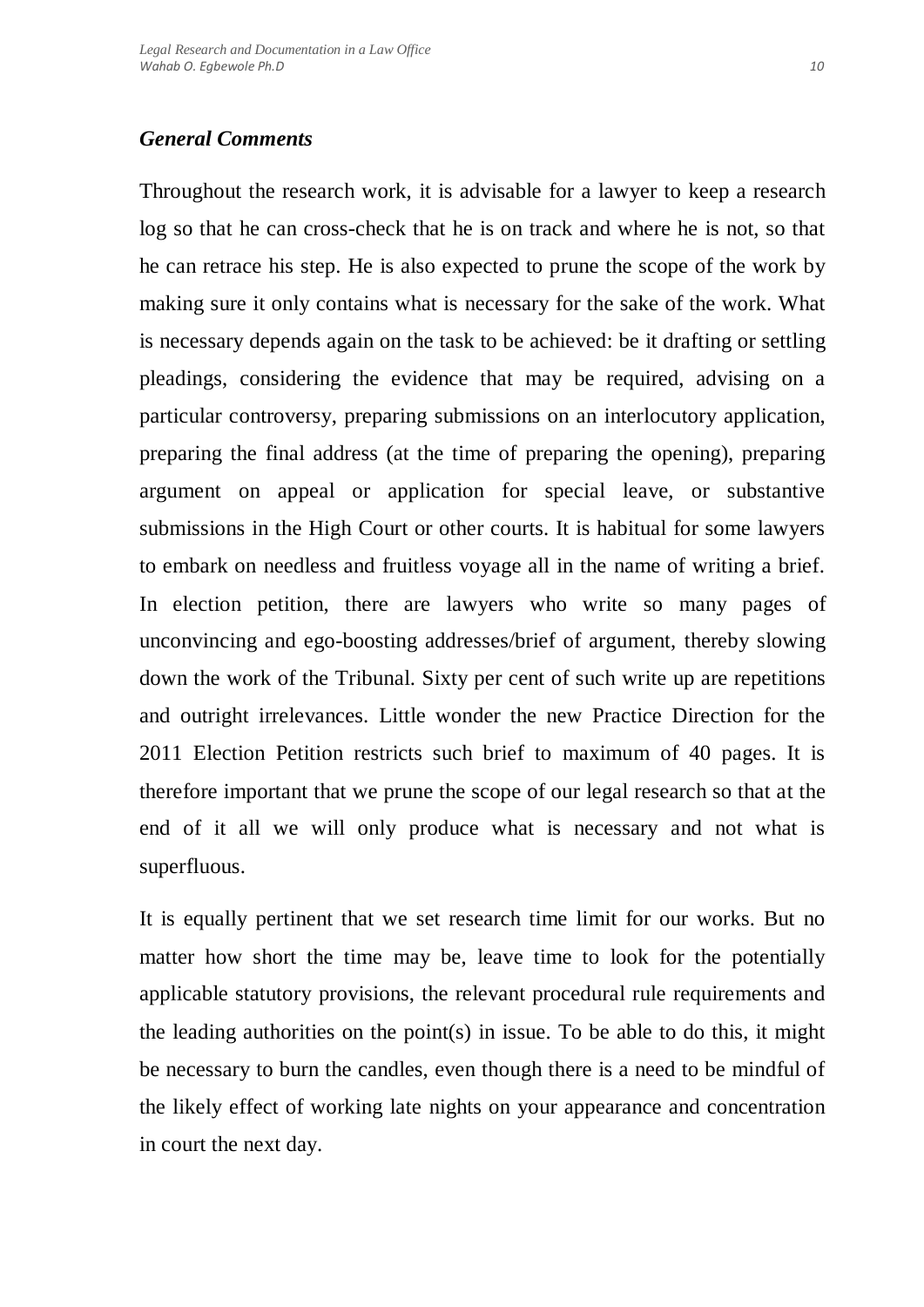Finally, and more importantly, where primary sources in form of case law are relied upon, make sure the authority you are relying upon is the latest edition, in case the position of the law has changed. Otherwise, slothfulness on the part of a lawyer will only make him look stupid and foolish when he is told by the court that the authority he seeks to rely upon no longer binds the court.

# **Achieving Proper Documentation**

As already stated, documentation has to do with the arrangement and management of legal documents in a law office. The following tips are considered essential to achieving this.

- *Library*: To ensure a complementary relationship between proper documentation and excellent legal research, there is a need for a lawyer's library to be properly managed. Management must be by an expert librarian who knows how to arrange the books in the library in a way that will ensure and sustain easy location of materials. The easier it is to find materials, the more the time that will be saved in the course of conducting legal research and the more the quality of the resulting legal research. Please do employ a qualified Librarian even if on par time basis.
- *Filing System:* Another important tip for proper documentation is to maintain an effective filing system. The cases being handled by the firm must be arranged in a way that will make for easy access. More importantly, there is a need to take advantage of the available technology. Now that computers are available, legal secretaries must be trained to understand the correlation between proper documentation and the use of the documented materials. Folders and subfolders should be created on the computer in respect of each case in a way that promotes easy retrieval.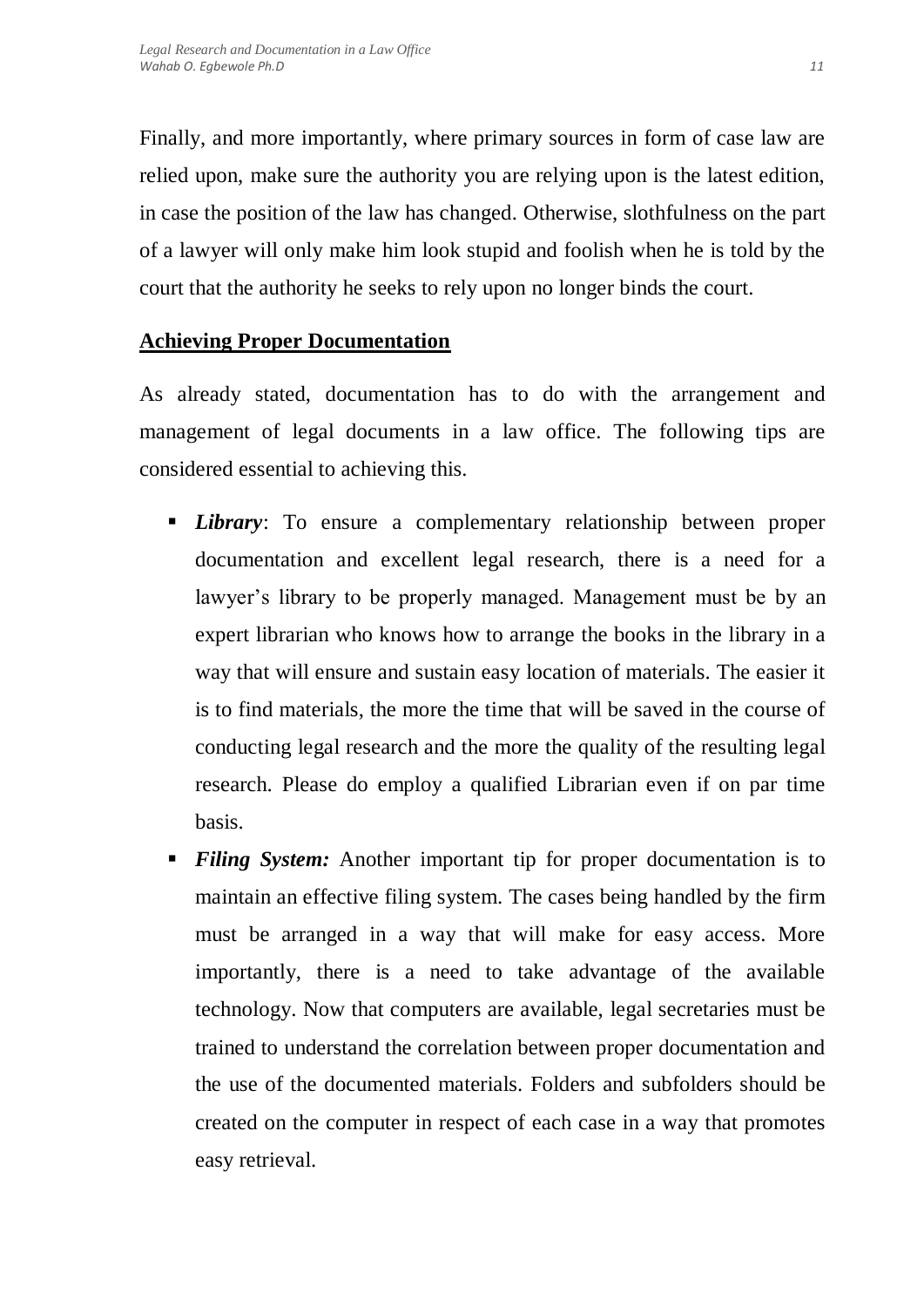A case file in respect of a particular case must contain all the information/materials on that case: the pleadings, motions, affidavits, addresses, and other processes relating to the case. Folders containing forms and precedents should also be created. These folders and subfolders must be arranged in a chronological order so that it can be accessed easily even when the Secretary is not around.

- *Establishment of/Subscription to E-Library:* Since the world is going paperless by the day, a law office should plan towards having an elibrary, or where this cannot be single-handedly funded, two or more firms may come together to establish one and provide access only to their members. This will go a long way to save time and money. In the advanced climes, there are Legal Documents Management System softwares which help a law office in managing its documents at little cost. Alternatively, where firms cannot afford to digitalise their libraries, they can subscribe to online libraries which can be used at any time. There is no doubt that online libraries are easier to access than physical libraries where you have to comb the whole library before you can find the materials you are looking for.
- *Creation of Website:* It will also be of monumental advantage for a law office to have its own website. This will ensure proper documentation and easier access to the firm's legal documents. Such website may contain legal forms and precedents as well as the judgments of the court involving the chambers. Views of his lawyers on various topical legal issues in form of articles may also be posted onto the site. This, apart from providing a One-Stop Shop information centre on behalf of the firm, will also enhance easy retrieval of documents.

In sum, proper documentation is a feat that a law office must strive to achieve because its achievement means more efficiency, more access, more saved time, and more saved cost.